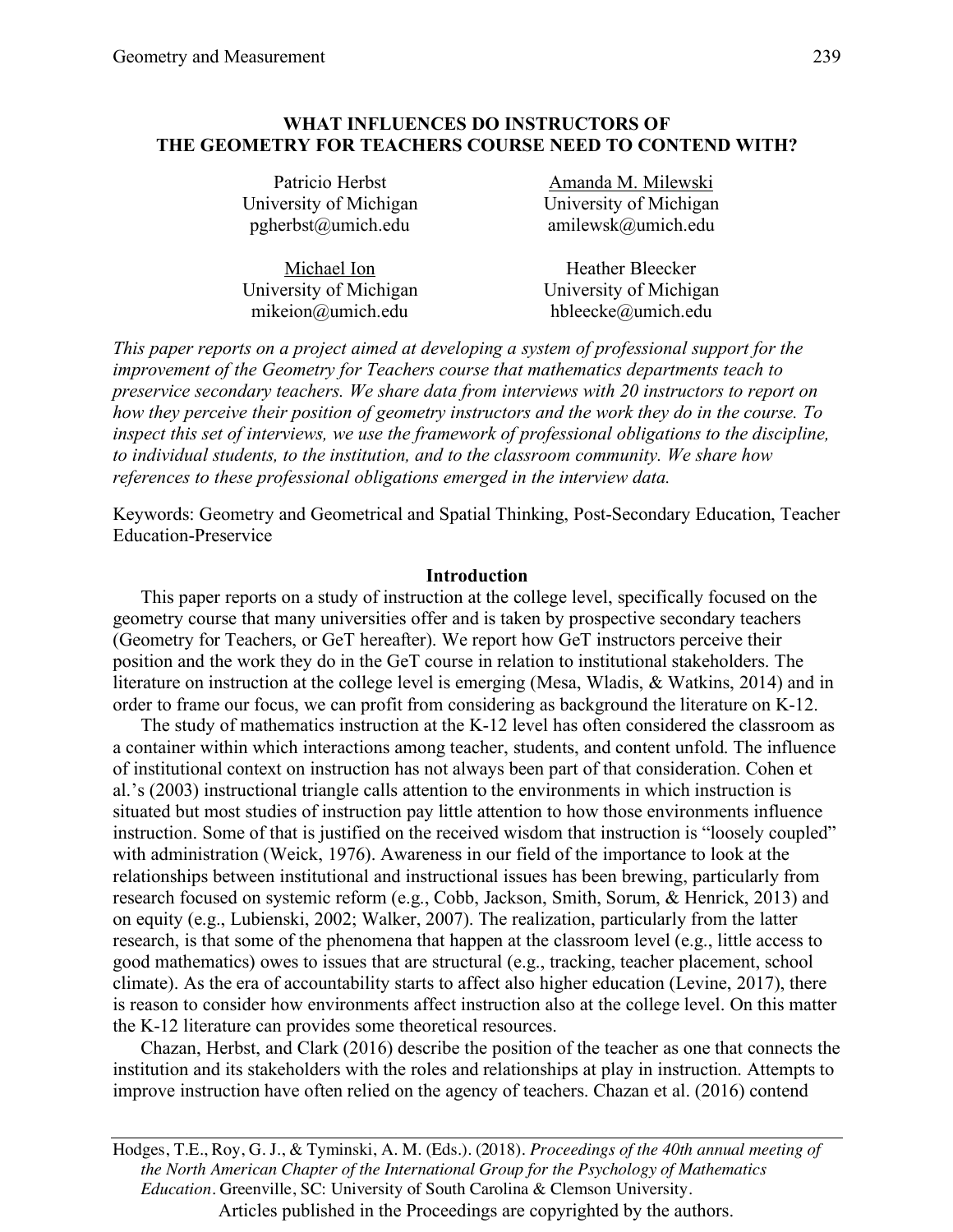that such attention to agency needs to be complemented with attention to structural issues at play in educational institutions and in society at large if we are to understand how instruction can be improved. This paper argues that the GeT course is one that could benefit from instructional improvement and asks the question of how instructors of this course experience the influence of institutional issues that might support or hinder that improvement.

We inscribe the paper within an improvement effort that tries to follow the approach described Bryk, Gómez, Grunow, and Le Mahieu (2015), which challenges the usual improvement paradigm of diffusion of innovation. Rather than conceiving a solution to a problem and seeking to implement it with fidelity and evaluate its results, the approach described by Bryk et al. (2015) starts from creating a *networked improvement community* (NIC). Using an organizational learning perspective, this approach engages the whole network in designing, monitoring, and continuously developing solutions that might improve the system, particularly by attending to variation in performance. This methodology for improvement starts from understanding the system that produces the outcomes that need to be improved. Our attention to how instructors perceive their institutional positions, at the hinge between the institution and classroom instruction, is key in understanding the system in question.

### **The Need for Improving the Geometry Course for Teachers**

A geometry course (HSG, hereafter) has been part of the US high school curriculum for more than 100 years (Sinclair, 2008) and it has traditionally been key in inducting students into mathematical practices such as conjecturing and proving. The changes proposed by the Common Core (Common Core State Standards Initiative, 2010), and the corresponding state assessments have substantial impacts on the HSG curriculum (Wu, 2014). These changes have been accompanied by an increase in the use of students' achievement for individual teachers' accountability (Roth McDuffie et al., 2015). Likewise, the description of "highly qualified teachers" ushered in by the No Child Left Behind [NCLB] legislation (Bush, 2002) suggests the need for teachers to have substantial content preparation in the disciplines they will teach. This suggests an institutional pressure on those who prepare teachers, to align what they teach preservice teachers with what the latter will need to teach their own students. This pressure can be seen in the CAEP standards adopted by 33 states through partnership with NCATE which state that teacher education provider programs must "ensure that candidates demonstrate skills and commitment that afford all P-12 students access to rigorous college- and career-ready standards (e.g., […] Common Core State Standards)." The pressure can also be understood by examining the MET II documents that call secondary teacher preparation programs to offer courses specifically designed to focus on mathematics at the high school level from an advanced perspective, including "address[ing] the CCSS approach to Euclidean geometry based upon translations, rotations, reflections and dilations" (CBMS, 2012, p. 7). But, are GeT courses providing teacher candidates with the knowledge they need in order to teach HSG? Grover and Connor (2000) surveyed the content and instructional practices of geometry courses at 108 randomly selected U.S. colleges and universities and found that GeT course content varies greatly: From a review of middle and high school topics to the development of elementary axioms or a study of non-Euclidean and projective geometries using alternative transformational and analytic approaches. A comparison of the textbooks used for GeT courses produced similar differences. Grover and Connor (2000) concluded that there is no typical curriculum for GeT. This variability in GeT courses prompts questioning their usefulness for teachers (Wu, 2011).

It seems that institutions should have reason to be interested in improving the GeT course by better aligning what is taught to future teachers with the knowledge they need to teach HSG.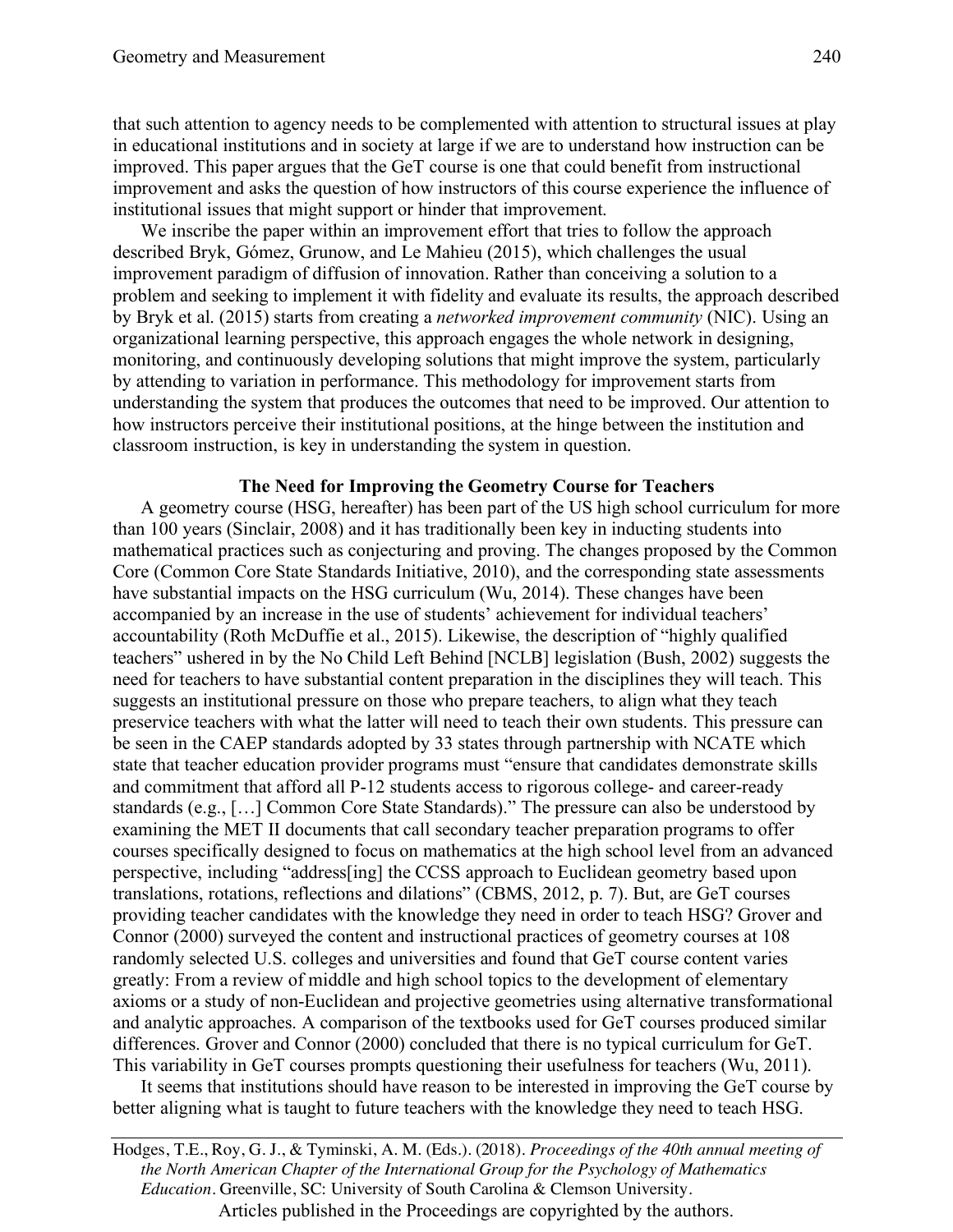However, because Euclidean geometry is no longer an area of active mathematical research, the geometry content high school students study has few stewards in university mathematics departments (Steen, 1988; see also Atiyah, 2001). With the GeT course being a service course for fewer students than other service courses (such as calculus or linear algebra), it is hard for mathematics departments to create local communities to steward the GeT course. Improvement is needed but it may need more than local attention; it could use a network approach.

We are interested in improving the GeT course using the approach described by Bryk et al. (2015), which requires us to start from understanding the system in need of improvement. The GeT course is one where environmental influences (e.g., instructors need to prepare PSTs to teach geometry) could connect with the outcomes of the course (viz., better mathematical knowledge for teaching geometry of preservice teachers). As some research has shown connections between MKT and the mathematical quality of instruction as well as K-12 student outcomes (Hill, Rowan, & Ball, 2005; Hill et al., 2008), increasing MKT would be desirable. Based on performance data, Clements (2003) suggested that students' knowledge of geometry could use improvement. Increasing MKT in geometry might be one lever. Given that the need for improvement in HS geometry instruction points to the possibility to improve the GeT course, a question that can be asked is whether a process of continuous improvement based on principles of organizational learning can be used productively to improve geometry for teachers.

Our project has started developing a networked improvement community by bringing individuals together. We began by locating institutions with large teacher preparation programs—as we are interested in the undergraduate geometry course serving future teachers, rather than geometry courses in general. Within those institutions, we looked at mathematics departments for geometry courses serving secondary mathematics pre-service teachers and identified instructors of those courses as the natural candidates to be members of this community. We are also incorporating other stakeholders, including high school geometry teachers and mathematics supervisors who influence certification policies at state levels. Our first step has been to do a set of initial interviews of instructors of the GeT course. The interviews help us describe members of this group in terms of their professional position as instructors of college students.

### **Theoretical Framework: Practical Rationality of GeT Instructors**

As we consider the effort involved in improving GeT, we are keen to note that like the case in K-12 instructional improvement, the improvement of curriculum and instruction for GeT is likely to need more than resources and networks: It needs know-how, anchored in an understanding of what instructional practice is like in its institutional context (Halverson, 2003). In a review of the research literature on collegiate mathematics, Speer, Smith, and Horvath (2010) reported that there exists "very little research [that] has focused directly on teaching practice—what teachers do and think daily, in class and out, as they perform their teaching work" (p. 99). Further, they argue that "the community's efforts to support instructors as they learn to teach college mathematics is often not informed by data and research on what is involved in teaching college mathematics" and recommend conducting research in this area to guide the professional development efforts designed to improve collegiate mathematics (p. 111). Specifically, in considering what is involved in the improvement of GeT, it would be helpful to understand how GeT instructors negotiate the multiple demands of their role preparing HSG teachers. How do faculty relate to the dual expectation that GeT be a university mathematics class and prepare students to teach high school geometry?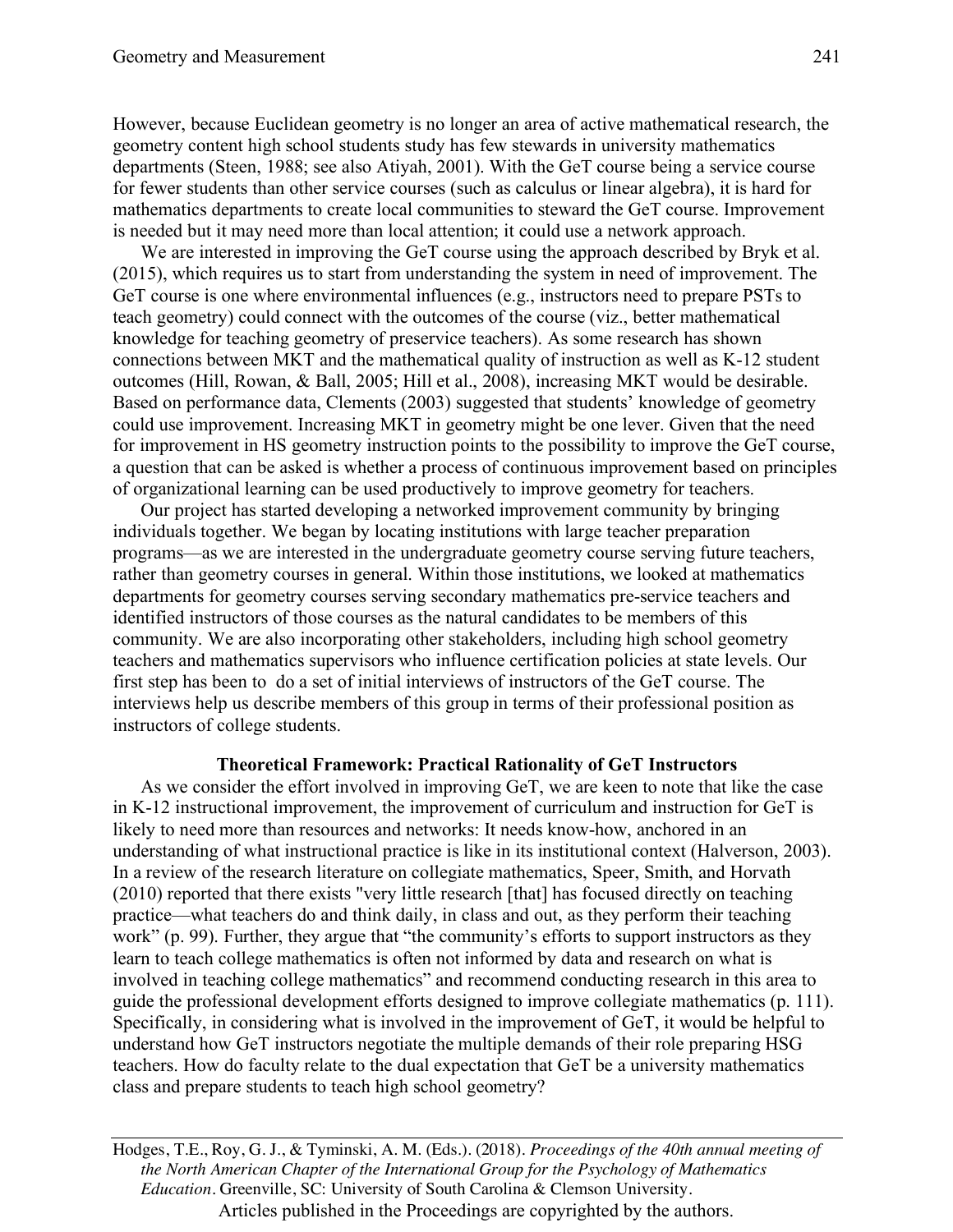In their account of the practical rationality of mathematics teaching, Herbst and Chazan (2012; see also Chazan, Herbst, & Clark, 2016) identify sources of justification that instructors might use to make their actions reasonable or sensible. Many actions in teaching mathematics go without saying, they don't call for justification but rather are habitual or normative. But quite often instructors deviate from the norm—e.g., instead of correcting a mistaken response, an instructor might ask his or her class to consider whether the response makes sense. Herbst and Chazan (2012) propose that such departures from the norm might be perceived as justifiable by a professional if they help meet one or more of four professional obligations: An obligation to the discipline of mathematics, an obligation to students as individuals, an obligation to the class as a community, and an obligation to the institutions that make room for instruction.

The obligations framework has important implications for the ways we think about supporting GeT instructors in improving their instructional practice. In particular, we can use this framework to unpack the tensions that they perceive as undergirding GeT instruction. For example, the institutional obligation (to the Teacher Education program and State certification agency calling for mathematics departments to offer GeT courses) might compel the GeT instructor to cover the content that his or her students would need to teach in schools, while the instructor's obligation to the discipline of mathematics might compel them to bring in considerations that are more general (e.g., that Euclidean geometry is only one geometry, but different choices of postulates might give rise to different geometries) in order to better represent the discipline. Because time is limited, instructors can't just avoid these tensions, they need to manage them. We see the many tensions that might exist among the professional obligations of undergraduate instructors as fertile places where to start an inquiry toward the systemic improvement of the GeT course. In this paper, we begin that work by sharing what we've learned from GeT instructors through a set of initial interviews. Our research questions are: (1) How does the framework of professional obligations help us understand the professional position of geometry instructors? and (2) How does such understanding help us move toward alignment between the GeT course and the HSG course?

#### **Methods**

We recruited 20 participants (8 men and 12 women) from 17 universities across the U.S., all of whom were identified as mathematics department faculty, hold doctoral degrees in mathematics or mathematics education, and have recently taught a geometry course aimed at serving pre-service teachers in large teacher preparation programs. We developed a semistructured interview protocol to learn about the instructor, their context, and their dispositions toward improving the GeT course. The protocol had three sections: 16 questions about the GeT course and the challenges that come with teaching it, 3 questions (with follow-ups) about the various forms of content covered in the course, and 3 questions about the background of the participant. In this paper we focus responses to the first section, and questions such as: "What experiences do you aim for your students to have in the geometry course for teachers?" and "What are the expectations that shape the geometry course for teachers that you teach?"

We piloted the interview with two non-participants who are experienced instructors of the GeT course before administering it to the rest of the participants. We conducted the interviews using online video-conferencing software that allowed us to capture audio and video records of the interaction. The analysis of the interview data was a multi-step process. We began by taking field notes during the interview and then improving those notes with one or two reviews of the video after the fact. Using the professional obligations framework, we individually coded participants' contributions across the first section's interview questions, meeting together to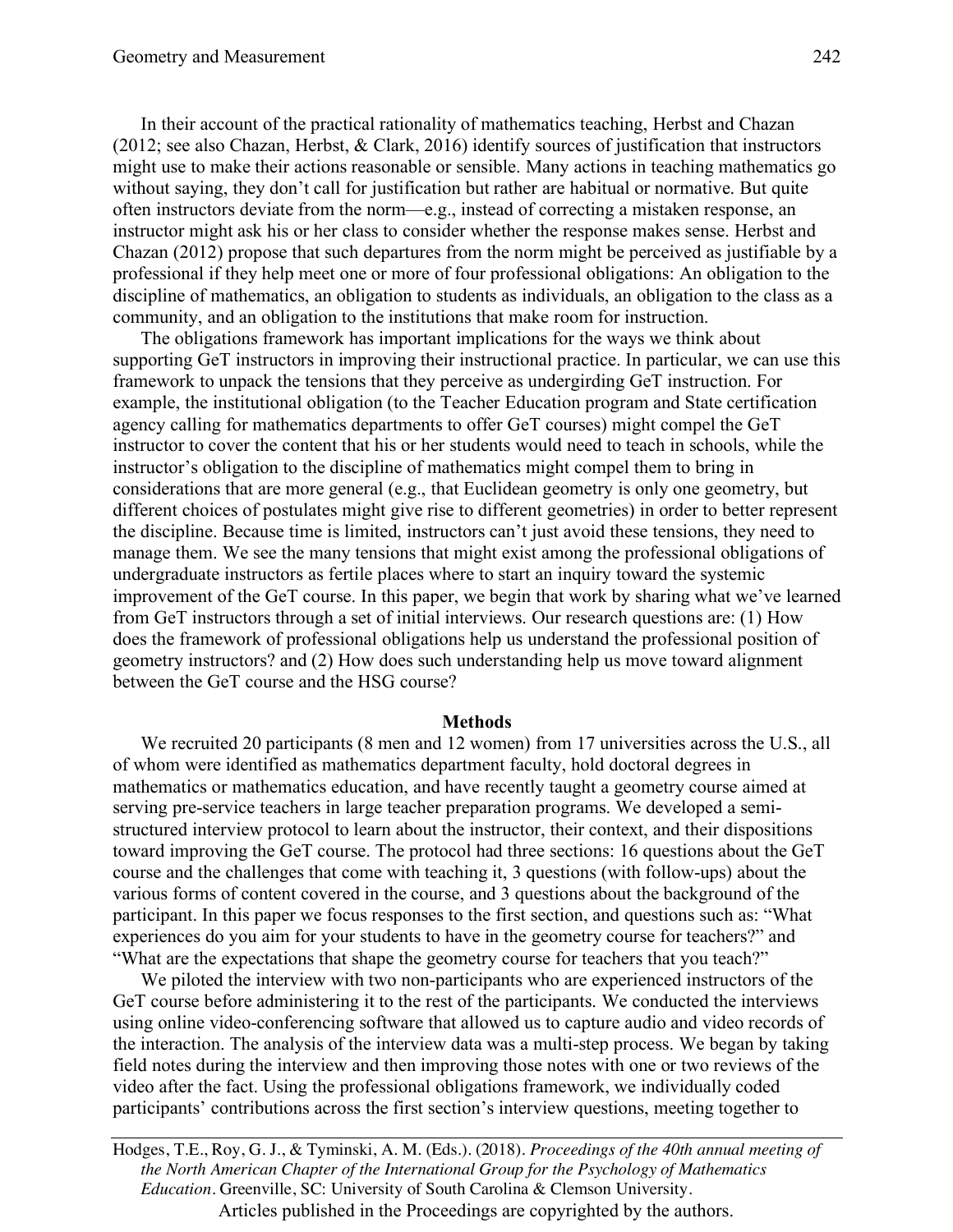compare, discuss, and reconcile our understanding of each category as well as identify emerging themes.

## **Results**

In this section, we use the professional obligations of mathematics teaching to organize initial gleanings from the interviews. We share the various ways that each of the professional obligations emerged in the data, illustrating each theme with examples from the data. Lastly, because part of what we aim to do is to understand how well the obligations framework helps us account for instructors' perceptions of their position as instructors of the GeT course, we also share data that did not fall neatly within any of the four professional obligations framework. **Instructors Dispositions toward the Disciplinary Obligation**

We had hypothesized that that GeT instructors would relate to their professional position by recognizing an obligation to the discipline of mathematics. Unsurprisingly, we observed a plethora of responses that illustrated various dispositions toward the disciplinary obligation. Three themes emerged from that analysis; a disposition to attend to (1) geometry as a body of confirmed and correct knowledge that GeT students need to know; (2) mathematics as a practice of inquiry, discovery, invention, or knowledge development that people need to engage in; (3) geometry as a set of models which are useful for solving problems. In Figure 1 we illustrate these themes with participants' responses:

| Mathematics as                                                                    | <b>Participant Response</b>                                                                                                                                                                                                                                                                                                                                          |
|-----------------------------------------------------------------------------------|----------------------------------------------------------------------------------------------------------------------------------------------------------------------------------------------------------------------------------------------------------------------------------------------------------------------------------------------------------------------|
| A body of<br>confirmed and<br>correct knowledge                                   | "I do think it's important for mathematicians to teach this course it's a<br>surprisingly mathematically sophisticated course. I think that it's<br>mathematically sophisticated enough that mathematicians should be<br>teaching it" (MV).                                                                                                                          |
| A practice of<br>inquiry, discovery,<br>invention, or<br>knowledge<br>development | "High school teachers were definitely as good as I was in recognizing<br>patterns or solving problems. But when they found an answer, they were<br>happy to move on. They didn't seem to me to need to have a rigorous<br>argument about why this pattern worked or why things were the way<br>they werethat's something that I want to convey to my students" (RR). |
| Providing models<br>useful for solving<br>problems                                | "[Community members such as businesses] want their people to be<br>problem solvers and have the ability to deal with an unfamiliar situation.<br>I think that that's the main value of the class to the society as a<br>whole" $(SA)$ .                                                                                                                              |

Figure 1. Examples of data coded as evidence of GeT instructors' disciplinary obligation. Note: Two letters are used to refer to each of the different participants.

## **Instructors Dispositions toward the Individual Obligation**

We hypothesized that GeT instructors would relate to their professional position through a recognition of their obligation to the individual student. While not as prevalent as the evidence for instructors' disciplinary obligation, we observed many participant responses that we agreed would be categorized under the individual obligation. We share two themes that emerged from that analysis: the obligation to attend to the individual as: (1) a cognitive being (who can think,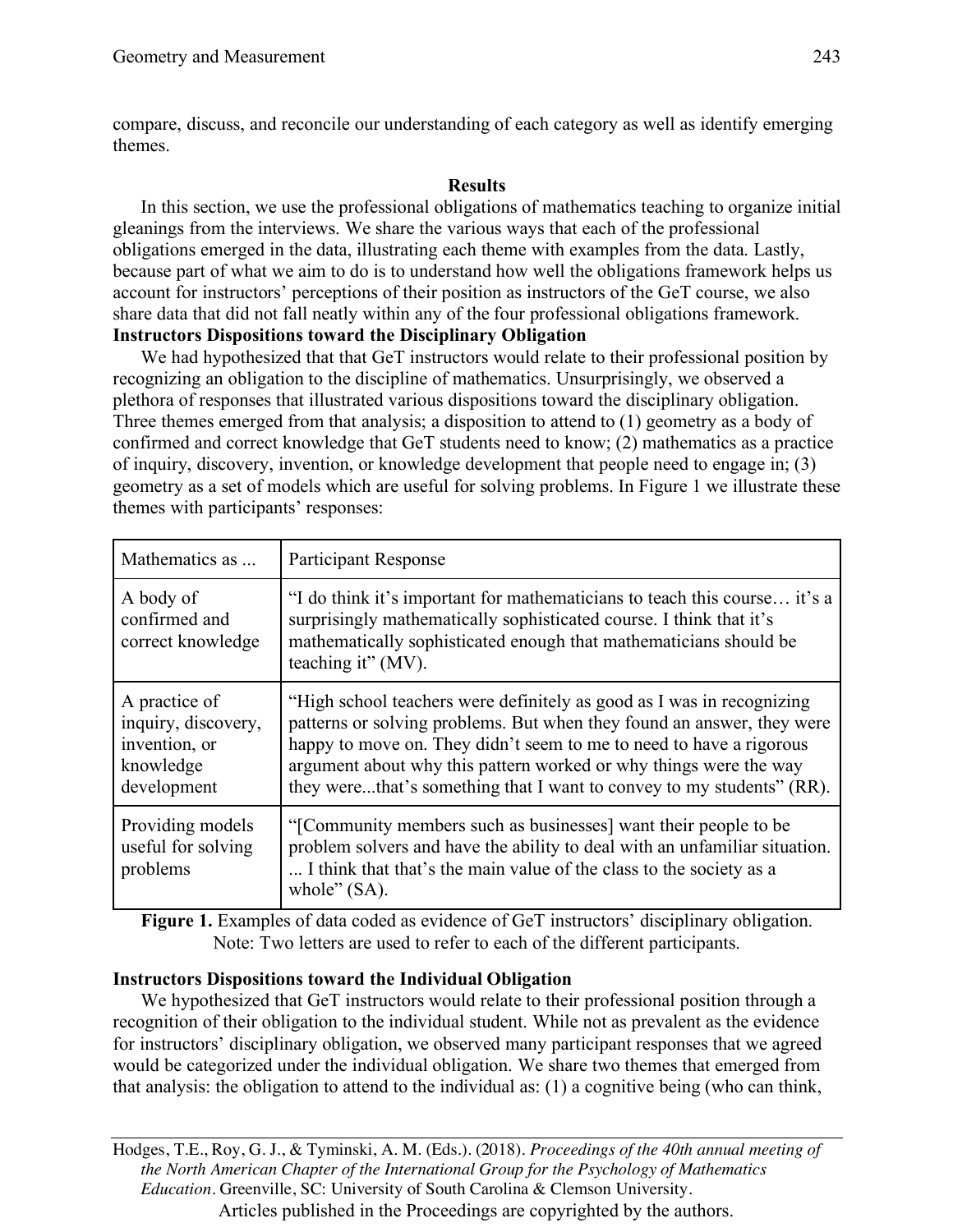process mentally, etc.); (2) an emotional being (who can feel anger, joy, fear, disgust, sadness, etc.). Figure 2 illustrates these themes with participants' responses:

| Individual as         | <b>Participant Response</b>                                                                                                                                                                                                                                                                                        |
|-----------------------|--------------------------------------------------------------------------------------------------------------------------------------------------------------------------------------------------------------------------------------------------------------------------------------------------------------------|
| A cognitive<br>being  | "The mathematical experience is] a good thing for a person's spiritto be<br>challenged and succeed" (IL).                                                                                                                                                                                                          |
| An emotional<br>being | "So I've definitely have gotten some good feedback about people who were<br>scared about, or nervous about teaching geometry at the high school level<br>and after they took the college geometry course at our university they felt<br>like they were ready, or maybe even excited about teaching geometry" (RL). |

**Figure 2.** Examples of data coded as evidence of GeT instructors' individual obligation.

# **Instructors Dispositions toward the Institutional Obligation**

We hypothesized that GeT instructors would relate to their professional position through a recognition of their obligation to the institution. Three themes emerged from that analysis: the obligation to attend to the institution as: (1) a place that provides service to young members of society; (2) a place that has external accountability (teacher preparation programs and certification agencies); (3) an organization that has rules, policies, etc. We illustrate these themes (see Figure 3) with participants' responses to various interview questions:

| Institution as                                                     | <b>Participant Response</b>                                                                                                                                                                                                                                                                                                                             |
|--------------------------------------------------------------------|---------------------------------------------------------------------------------------------------------------------------------------------------------------------------------------------------------------------------------------------------------------------------------------------------------------------------------------------------------|
| A place that<br>provides service to<br>young members of<br>society | "[T] he content in the course and the student work in the course is related<br>to how well they do on things like Praxis tests as well as how it relates to<br>how they actually teach in the classroom two years later" (IF).                                                                                                                          |
| A place that has<br>external<br>accountability                     | "We redesigned it based on the MET II document, actually based on the<br>MET and then revised again with the MET II, and also focusing on the<br>um Common Core Stand—State Standards as to what geometry the<br>teachers are going to have to teach. And so we have totally revamped the<br>course so the focus is on those aspects of geometry" (IF). |
| An organization<br>that has rules,<br>budgets, etc.                | "The catalogue affects me - the description talks about axiomatics and<br>finite geometries. While finite geometry is a nice playground, because<br>they can build the models and see everything, I wouldn't have to do that.<br>That course description constrains me" (SL).                                                                           |

**Figure 3.** Examples of data coded as evidence of GeT instructors' institutional obligation.

# **Instructors' Dispositions toward the Interpersonal Obligation**

We hypothesized that GeT instructors would relate to their professional position through a recognition of their obligation to the interpersonal collective of the classroom. Unlike the previous three obligations, we found few of the instructors' responses that could be filed under the interpersonal obligation. Thus, here we have just one theme that emerged from our analysis: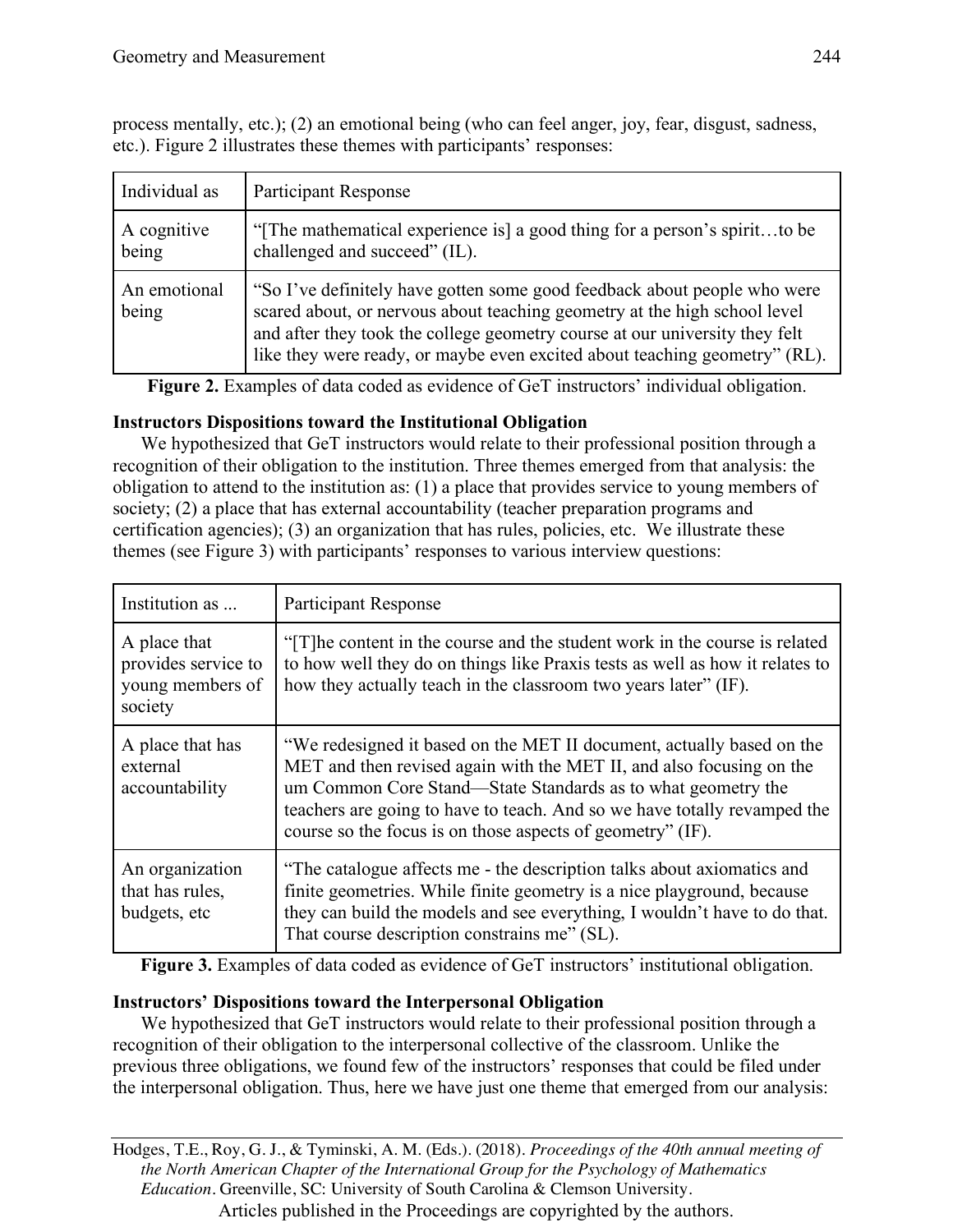| Group of students as                                                          | <b>Participant Response</b>                                                                                                                                                                                      |
|-------------------------------------------------------------------------------|------------------------------------------------------------------------------------------------------------------------------------------------------------------------------------------------------------------|
| A discourse community, that<br>needs to partake of<br>communicative exchanges | "So I want them to collaborate mathematically in and outside"<br>of class, I want them to get experience communicating<br>mathematics both in person, we do a lot of presentations at<br>the board, a lot" (MV). |

the obligation to attend to the group of students as a discourse community, that needs to partake of communicative exchanges (Figure 4).

**Figure 4.** Examples of data coded as evidence of GeT instructors' institutional obligation.

### **Those Responses Falling Outside the Four Professional Obligations**

Prior to closing this section, we take a moment to review some of the instructor responses that felt important to describe how GeT instructors relate to their professional position but were not captured by the professional obligations. These exceptions are rare in the data, as we have only found two instances. These instances can be attributed to instructor's personal resources, including knowledge, experience, beliefs, and identity. One of the responses came in the context of discussing whether or not GeT instructors held any responsibility for teaching students how to engage in work that was specific to the work of teaching, like creating questions for a geometry exam or understanding students' difficulties with geometric proof. RR's response serves as an example of how an individual's knowledge or experiences can elevate the tensions that one experiences in teaching the GeT course:

I was trained as a mathematician, I was not given any formal training on student teaching/learning - anything I know about student teaching/learning is something that I've read or picked up from [a mathematics education colleague] but there are other [mathematicians] who don't have [mathematics education colleagues] who come at these courses - geometry, or upper level algebra/analysis course who don't have any of that experience. (RR)

### **Conclusion**

The professional obligations framework is useful to understand the professional position of GeT instructors, positions toward the GeT course, though the data speaks also about the importance to attend to personal resources. The interviews suggest that efforts to improve the course by developing a networked improvement community may need collective awareness of the variety of ways in which individuals relate to their positions as instructors.

### **Acknowledgements**

This work has been done with support of NSF grant DUE-1725837. All opinions are those of the authors and do not necessarily represent the views of the National Science Foundation.

### **References**

Atiyah, M. (2001). Mathematics in the 20th Century. *The American Mathematical Monthly, 108*(7), 654-666. Bryk, A. S., Gomez, L. M., Grunow, A., & LeMahieu, P. G. (2015). *Learning to Improve: How America's Schools Can Get Better at Getting Better.* Cambridge, MA: Harvard Ed. Press.

Bush, G. W. (2002). No Child Left Behind, Act of 2001, Pub. L. No. 107-110, § 115. Stat, 1425, 107-110.

Chazan, D., Herbst, P., & Clark, L. (2016). Research on the teaching of mathematics: A call to theorize the role of society and schooling in mathematics instruction. In D. Gitomer and C. Bell (Eds.), *Handbook of research on teaching (5th edition, pp.* 1039-1097). Washington, DC: AERA.